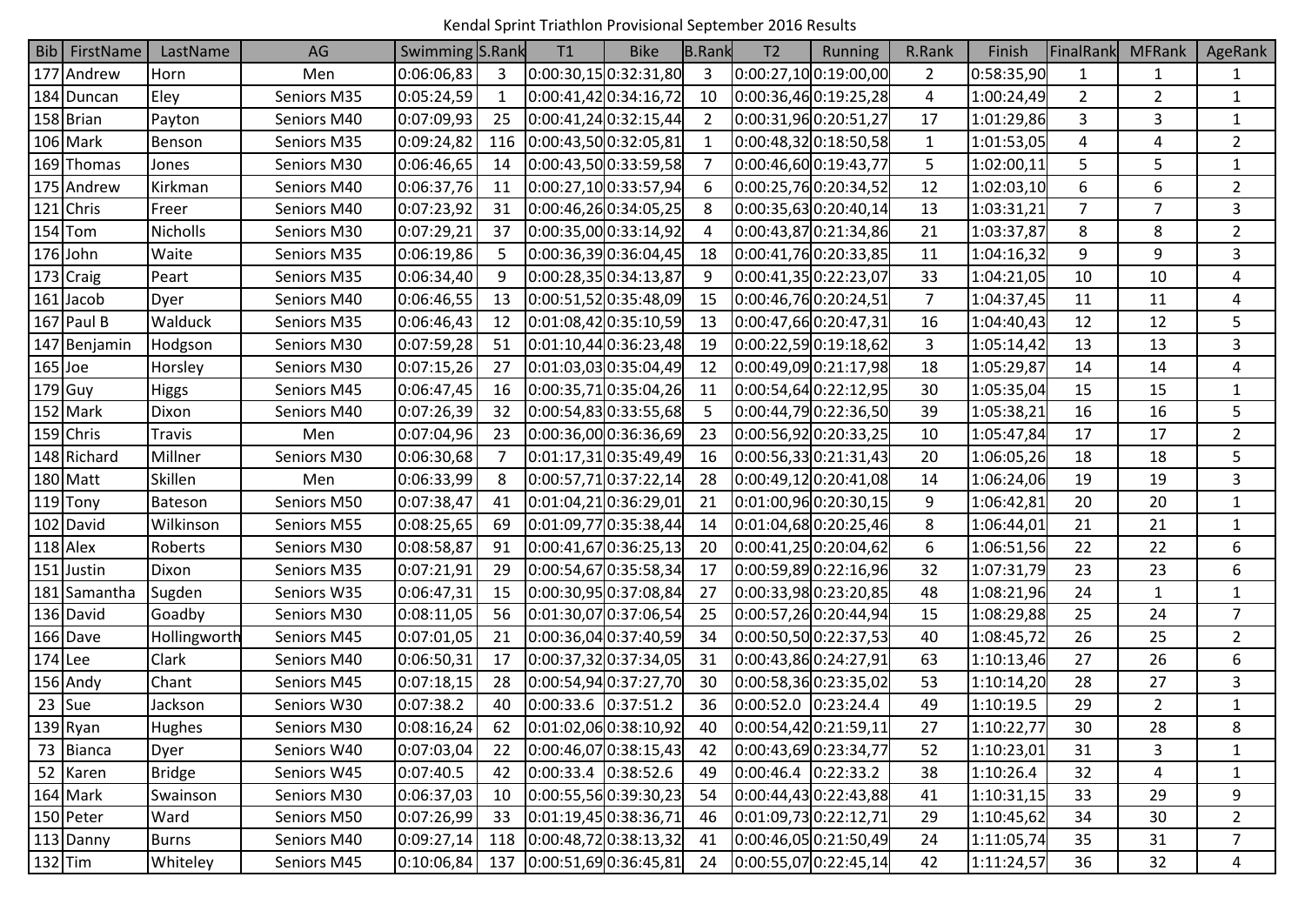Kendal Sprint Triathlon Provisional September 2016 Results

| Bib              | FirstName            | LastName      | AG                             | Swimming S.Rank |                | T1                     | <b>Bike</b>               | <b>B.Rank</b> | T <sub>2</sub>        | <b>Running</b>        | R.Rank | Finish     | FinalRank | <b>MFRank</b> | AgeRank        |
|------------------|----------------------|---------------|--------------------------------|-----------------|----------------|------------------------|---------------------------|---------------|-----------------------|-----------------------|--------|------------|-----------|---------------|----------------|
|                  | 61 Suzanne           | Toppin        | Seniors W45                    | 0:07:36,31      | 39             |                        | 0:00:45,12 0:39:43,30     | 56            | 0:00:55,620:22:31,37  |                       | 36     | 1:11:31,75 | 37        | 5             | $\overline{2}$ |
|                  | 135 Danny            | Wilson        | Men                            | 0:09:15,36      | 106            |                        | $[0:01:27,50]$ 0:37:22,83 | 29            |                       | 0:01:18,510:22:13,59  | 31     | 1:11:37,81 | 38        | 33            | 4              |
|                  | 162 Joshua           | <b>Bailey</b> | Men                            | 0:07:44,21      | 45             |                        | 0:00:46,94 0:39:22,76     | 53            |                       | 0:00:49,960:23:12,04  | 46     | 1:11:55,93 | 39        | 34            | 5              |
|                  | 81 Carl              | Groome        | Seniors M45                    | 0:10:23,88      | 145            |                        | 0:01:51,47 0:36:30,76     | 22            |                       | 0:01:09,110:22:03,98  | 28     | 1:11:59,22 | 40        | 35            | 5              |
|                  | 90 Andrew            | Thurlwell     | Men                            | 0:10:21,46      | 144            |                        | 0:00:46,210:37:54,93      | 37            |                       | 0:00:49,990:22:23,86  | 34     | 1:12:16,47 | 41        | 36            | 6              |
| 140 Karl         |                      | Wakeman       | Men                            | 0:08:05,66      | 54             |                        | 0:01:01,05 0:38:23,39     | 43            |                       | 0:00:44,940:24:15,29  | 61     | 1:12:30,36 | 42        | 37            | $\overline{7}$ |
|                  | $155$ John           | <b>Beck</b>   | Seniors M50                    | 0:06:56,24      | 19             | 0:01:29,95 0:37:50,15  |                           | 35            | 0:01:00,220:25:25,40  |                       | 78     | 1:12:41,98 | 43        | 38            | 3              |
|                  | 224 Christopher Gill |               | Seniors M35                    | 0:07:42,01      | 44             |                        | 0:01:17,31 0:38:58,98     | 50            | 0:00:48,90 0:23:56,27 |                       | 57     | 1:12:43,50 | 44        | 39            | $\overline{7}$ |
|                  | 54 Fiona             | Mashiter      | Seniors W45                    | 0:08:15.1       | 60             | 0:01:08.0 0:38:27.4    |                           | 45            | 0:00:45.8 0:24:09.7   |                       | 60     | 1:12:46.2  | 45        | 6             | 3              |
|                  | 50 Rebecca           | Delbridge     | Women                          | 0:08:03.6       | 53             | 0:00:58.0 0:38:24.3    |                           | 44            | $0:00:56.9$ 0:24:33.6 |                       | 65     | 1:12:56.6  | 46        | 7             | $\mathbf{1}$   |
|                  | 67 Amanda            | Singleton     | Seniors W45                    | 0:08:12,11      | 58             | 0:00:39,49 0:38:46,31  |                           | 48            | 0:00:43,250:24:40,48  |                       | 68     | 1:13:01,66 | 47        | 8             | 4              |
|                  | $185$ John           | Carr          | Men                            | 0:06:13,62      | 4              | 0:00:43,32 0:39:49,35  |                           | 57            |                       | 0:00:41,750:26:03,08  | 87     | 1:13:31,14 | 48        | 40            | 8              |
| $141$ Lee        |                      | Jackson       | Seniors M40                    | 0:08:21,91      | 66             |                        | 0:01:02,57 0:37:36,58     | 32            |                       | 0:01:10,03 0:25:23,55 | 77     | 1:13:34,66 | 49        | 41            | 8              |
|                  | 99 Ken               | Earnshaw      | Seniors M50                    | 0:09:57,11      | 131            |                        | [0:00:46,42]0:38:00,80]   | 38            | 0:00:49,330:24:06,31  |                       | 59     | 1:13:39,99 | 50        | 42            | $\overline{4}$ |
|                  | $145$ Tom            | McDonnell     | Men                            | 0:09:09,02      | 101            | 0:01:09,16 0:39:58,51  |                           | 61            | 0:01:00,860:22:26,60  |                       | 35     | 1:13:44,17 | 51        | 43            | 9              |
| $178$ Ben        |                      | Crofts        | Teenagers (male) U180:05:59,64 |                 | $\overline{2}$ |                        | 0:01:28,710:39:20,99      | 52            |                       | 0:00:34,300:26:34,48  | 93     | 1:13:58,15 | 52        | 44            | $\mathbf{1}$   |
|                  | 191 Mike             | Lewis         | Men                            | 0:07:40,81      | 43             | 0:01:04,22 0:42:25,97  |                           | 89            |                       | 0:01:07,980:21:52,27  | 25     | 1:14:11,27 | 53        | 45            | 10             |
|                  | 12 Helen             | Evans         | Seniors W40                    | 0:09:40.0       | 126            | $0:01:09.8$ 0:39:50.5  |                           | 58            | $0:00:38.4$ 0:23:05.2 |                       | 44     | 1:14:24.1  | 54        | 9             | $\overline{2}$ |
|                  | 160 David            | Crofts        | Seniors M50                    | 0:07:27,40      | 34             |                        | $[0:01:07,34]$ 0:39:31,84 | 55            |                       | 0:01:23,92 0:24:54,60 | 71     | 1:14:25,13 | 55        | 46            | 5              |
|                  | 171 Harry            | Shaw          | Seniors M30                    | 0:06:21,95      | 6              |                        | 0:01:33,09 0:40:05,14     | 64            |                       | 0:00:56,610:25:32,08  | 81     | 1:14:28,90 | 56        | 47            | 10             |
|                  | 69 Charlotte         | Seward        | Seniors W30                    | 0:07:14,81      | 26             |                        | 0:01:28,92 0:42:41,57     | 92            | 0:01:25,620:21:48,43  |                       | 23     | 1:14:39,38 | 57        | 10            | $\overline{2}$ |
|                  | $129$ Rob            | Crackles      | Men                            | 0:09:42,93      | 129            | 0:02:17,93 0:40:22,51  |                           | 66            | 0:01:09,090:21:19,87  |                       | 19     | 1:14:52,34 | 58        | 48            | 11             |
|                  | 149 Simon            | Vaukins       | Seniors M30                    | 0:07:47,49      | 47             |                        | 0:00:52,210:40:28,47      | 67            |                       | 0:01:09,260:24:39,89  | 67     | 1:14:57,35 | 59        | 49            | 11             |
|                  | 120 Keith            | Conway        | Seniors M45                    | 0:08:32,54      | 73             | 0:01:43,34 0:39:55,41  |                           | 59            |                       | 0:01:33,020:23:16,50  | 47     | 1:15:00,82 | 60        | 50            | 6              |
|                  | 64 Nicola            | Benson        | Juniors U23                    | 0:07:28,52      | 36             | [0:01:31,03]0:41:55,03 |                           | 84            | 0:01:06,59 0:23:58,15 |                       | 58     | 1:15:59,34 | 61        | 11            | $\mathbf{1}$   |
|                  | 143 Miguel           | Lopez         | Men                            | 0:08:15,24      | 61             |                        | 0:00:44,18 0:42:44,06     | 93            | 0:00:46,390:23:40,41  |                       | 54     | 1:16:10,30 | 62        | 51            | 12             |
|                  | 49 $\vert$ Jane      | Kirkpatrick   | Seniors W30                    | 0:08:24.5       | 68             | $0:01:18.7$ 0:40:50.9  |                           | 72            | $0:00:50.9$ 0:24:47.2 |                       | 70     | 1:16:12.3  | 63        | 12            | 3              |
|                  | 127 Mark             | Ellison       | Seniors M40                    | 0:09:23,27      | 113            | 0:01:24,32 0:37:40,37  |                           | 33            |                       | 0:01:00,44 0:27:03,60 | 98     | 1:16:32,02 | 64        | 52            | 9              |
|                  | 103 Edward           | McCann        | Seniors M45                    | 0:09:02,85      | 95             |                        | 0:01:24,77 0:41:36,67     | 80            |                       | 0:01:25,670:23:09,37  | 45     | 1:16:39,34 | 65        | 53            | $\overline{7}$ |
| $85$ $\vert$ lan |                      | Lauderdale    | Seniors M40                    | 0:08:47,74      | 82             |                        | $[0:01:34,96]$ 0:40:06,75 | 65            |                       | 0:01:29,630:24:40,86  | 69     | 1:16:39,96 | 66        | 54            | 10             |
|                  | 20 Angela            | Thompson      | Seniors W35                    | 0:08:31.3       | 71             | $0:00:41.4$ 0:40:47.3  |                           | 71            | $0:00:48.6$ 0:25:53.6 |                       | 85     | 1:16:42.4  | 67        | 13            | $\overline{2}$ |
|                  | 68 Claire            | Hebdige       | Seniors W35                    | 0:07:27,97      | 35             |                        | 0:01:08,15 0:43:01,05     | 96            | 0:00:34,25 0:24:34,10 |                       | 66     | 1:16:45,53 | 68        | 14            | 3              |
|                  | $130$ Sam            | Kirkham       | Men                            | 0:09:20,78      | 110            |                        | $[0:01:24,96]$ 0:41:12,43 | 74            | 0:00:58,150:24:22,29  |                       | 62     | 1:17:18,64 | 69        | 55            | 13             |
|                  | 70 Faye              | Higgin        | Juniors U23                    | 0:07:35,49      | 38             |                        | $[0:01:06,58]$ 0:41:29,72 | 79            | 0:00:35,220:26:43,54  |                       | 95     | 1:17:30,57 | 70        | 15            | $\overline{2}$ |
|                  | 76 Terry             | Moss          | Seniors M40                    | 0:10:41,62      | 150            |                        | 0:01:43,94 0:39:59,89     | 62            |                       | 0:01:44,690:23:26,98  | 50     | 1:17:37,14 | 71        | 56            | 11             |
|                  | 55 Angie             | Trippitt      | Seniors W45                    | 0:08:24,10      | 67             |                        | 0:01:09,27 0:41:45,44     | 82            | 0:00:58,160:25:46,00  |                       | 83     | 1:18:02,99 | 72        | 16            | 5              |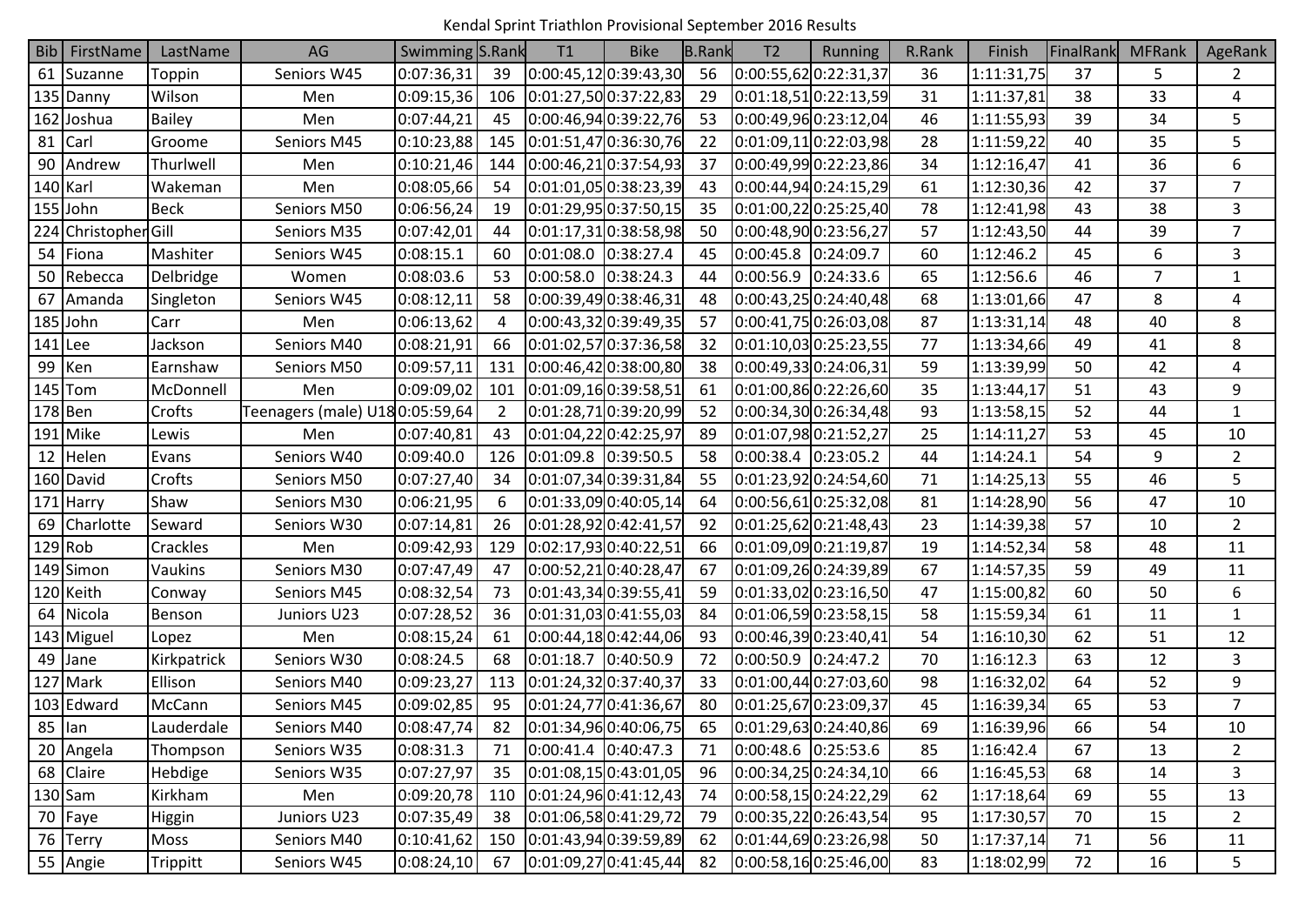Kendal Sprint Triathlon Provisional September 2016 Results

|           | Bib FirstName | LastName       | AG                             | Swimming S.Rank |     | T1                    | <b>Bike</b>                            | <b>B.Rank</b> | T <sub>2</sub>                                         | Running                 | R.Rank | Finish     | FinalRank | <b>MFRank</b> | AgeRank        |
|-----------|---------------|----------------|--------------------------------|-----------------|-----|-----------------------|----------------------------------------|---------------|--------------------------------------------------------|-------------------------|--------|------------|-----------|---------------|----------------|
|           | $112$ Gary    | Howland        | Seniors M30                    | 0:09:30,51      | 119 |                       | [0:01:19,22]0:40:00,45]                | 63            |                                                        | 0:00:51,100:26:27,15    | 90     | 1:18:08,45 | 73        | 57            | 12             |
|           | 122 Daniel    | <b>Burney</b>  | Seniors M40                    | 0:09:37,89      | 124 |                       | 0:01:41,19 0:39:19,96                  | 51            |                                                        | 0:01:06,870:26:28,19    | 91     | 1:18:14,13 | 74        | 58            | 12             |
|           | 29 Wendy      | Drake          | Seniors W45                    | 0:10:12.8       | 141 | 0:00:59.8 0:38:42.7   |                                        | 47            | $0:01:01.3$ 0:27:19.5                                  |                         | 102    | 1:18:16.4  | 75        | 17            | 6              |
|           | 105 Martyn    | Sharrock       | Seniors M40                    | 0:09:21,47      | 112 |                       | $[0:02:26,63]$ 0:38:02,90              | 39            |                                                        | 0:01:34,320:26:58,27    | 97     | 1:18:23,62 | 76        | 59            | 13             |
| 89        | Joshua        | Lamb           | Men                            | 0:09:13,15      | 104 |                       | 0:01:59,41 0:41:58,99                  | 85            |                                                        | 0:01:26,530:23:46,09    | 55     | 1:18:24,19 | 77        | 60            | 14             |
|           | 115 Kostas    | Selviaridis    | Seniors M35                    | 0:09:12,99      | 103 |                       | 0:02:26,03 0:43:42,76                  | 103           |                                                        | 0:00:39,90 0:22:31,89   | 37     | 1:18:33,58 | 78        | 61            | 8              |
|           | 96 Alexander  | Fulton         | Teenagers (male) U200:09:14,80 |                 | 105 |                       | 0:01:13,12 0:40:32,60                  | 68            |                                                        | 0:01:17,020:26:32,82    | 92     | 1:18:50,38 | 79        | 62            | $\mathbf{1}$   |
| 45        | Nic           | Gibson         | Seniors W45                    | 0:08:52.9       | 87  | 0:01:31.2 0:42:06.4   |                                        | 87            | $0:01:20.2$ 0:25:01.1                                  |                         | 74     | 1:18:52.0  | 80        | 18            | 7              |
| 97        | Keith         | Fulton         | Seniors M40                    | 0:10:54,40      | 151 |                       | 0:00:59,57 0:42:34,24                  | 90            |                                                        | 0:00:53,930:23:33,74    | 51     | 1:18:55,89 | 81        | 63            | 14             |
| 72        | Kirsten       | Civil          | Seniors W45                    | 0:07:08,50      | 24  |                       | 0:02:10,49 0:42:52,83                  | 94            |                                                        | 0:00:58,550:26:04,05    | 88     | 1:19:14,44 | 82        | 19            | 8              |
|           | 78 Trevor     | Parr           | Seniors M55                    | 0:10:30,57      | 148 | 0:01:55,09 0:39:55,75 |                                        | 60            |                                                        | 0:00:48,210:26:08,91    | 89     | 1:19:18,54 | 83        | 64            | $\overline{2}$ |
| 46        | Julie         | Ross           | Seniors W50                    | 0:09:03.6       | 96  | 0:00:57.0 0:42:52.9   |                                        | 95            | $0:00:56.7$ 0:25:30.8                                  |                         | 80     | 1:19:21.2  | 84        | 20            | $\mathbf{1}$   |
| 94        | Ryan          | Beardsworth    | Seniors M55                    | 0:11:15,99      | 154 |                       | 0:01:02,32 0:41:44,54                  | 81            |                                                        | 0:01:03,050:24:30,16    | 64     | 1:19:36,08 | 85        | 65            | 3              |
|           | 35 Lucy       | Stobbart       | Seniors W30                    | 0:08:51.7       | 84  | 0:00:53.6 0:47:09.6   |                                        | 138           | $0:00:52.8$ 0:21:48.4                                  |                         | 22     | 1:19:36.3  | 86        | 21            | 4              |
| 93        | Miles         | Taylor         | Seniors M30                    | 0:08:59,61      | 93  |                       | 0:02:42,92 0:40:42,70                  | 69            |                                                        | 0:01:50,810:25:47,61    | 84     | 1:20:03,67 | 87        | 66            | 13             |
|           | 104 James     | <b>Burch</b>   | Juniors U23                    | 0:09:16,54      | 107 |                       | 0:01:24,52 0:43:08,89                  | 97            |                                                        | 0:01:25,100:24:58,23    | 72     | 1:20:13,30 | 88        | 67            | 3              |
|           | $125$ John    | Hardiman       | Seniors M30                    | 0:08:58,76      | 90  | 0:01:19,77 0:41:10,97 |                                        | 73            |                                                        | 0:01:17,880:27:33,13    | 104    | 1:20:20,52 | 89        | 68            | 14             |
|           | 53 Nicola     | Fenton         | Seniors W35                    | 0:09:23.4       | 114 | 0:01:19.3 0:43:27.9   |                                        | 102           | $0:01:27.9$ 0:25:09.7                                  |                         | 76     | 1:20:48.4  | 90        | 22            | 4              |
|           | 123 David     | <b>Stitt</b>   | Men                            | 0:07:22,66      | 30  |                       | 0:01:38,46 0:43:27,38                  | 101           |                                                        | 0:01:15,69 0:27:13,99   | 101    | 1:20:58,20 | 91        | 69            | 15             |
| $60$ Viv  |               | Sherry         | Seniors W30                    | 0:08:00,69      | 52  |                       | 0:01:34,33 0:41:29,39                  | 78            |                                                        | 0:01:40,970:28:13,39    | 115    | 1:20:58,79 | 92        | 23            | 5              |
|           | 107 Philip    | Conlin         | Seniors M35                    | 0:09:06,75      | 99  | 0:02:02,94 0:41:14,05 |                                        | 75            |                                                        | 0:01:44,450:26:52,64    | 96     | 1:21:00,85 | 93        | 70            | 9              |
| 32        | Freda         | Summerfield    | Seniors W45                    | 0:09:33.1       | 121 | 0:02:07.2 0:47:08.0   |                                        | 137           | $0:00:44.5$ 0:21:57.2                                  |                         | 26     | 1:21:30.1  | 94        | 24            | 9              |
|           | 59 Vicky      | Sharrock       | Seniors W40                    | 0:07:45,58      | 46  | 0:02:18,32 0:41:25,89 |                                        | 77            |                                                        | 0:01:46,480:28:25,55    | 118    | 1:21:41,83 | 95        | 25            | 3              |
|           | 114 Darren    | Brown          | Seniors M40                    | 0:08:50,34      | 83  |                       | 0:02:14,11 0:42:18,50                  | 88            |                                                        | 0:01:12,48 0:27:06,93   | 100    | 1:21:42,39 | 96        | 71            | 15             |
| 8         | Louise        | Hulse          | Juniors U23                    | 0:10:25.2       | 147 | 0:01:21.1 0:43:49.6   |                                        | 106           | 0:00:35.6 0:25:35.7                                    |                         | 82     | 1:21:47.5  | 97        | 26            | 4              |
| 51        | Eleanor       | <b>Birkett</b> | Seniors W35                    | 0:08:13.2       | 59  | 0:01:13.6 0:43:42.1   |                                        | 104           | 0:00:39.9                                              | 0:28:02.4               | 113    | 1:21:51.4  | 98        | 27            | 5              |
| 33        | Abbie         | Clegg          | Women                          | 0:09:24.7       | 115 | 0:01:10.2 0:43:12.9   |                                        | 100           | 0:01:07.8                                              | 0:27:04.5               | 99     | 1:22:00.3  | 99        | 28            | $\overline{2}$ |
|           | 92 $ $ Lee    | Gallagher      | Seniors M40                    | 0:07:50,81      | 49  |                       | 0:02:41,17 0:43:46,44                  | 105           |                                                        | 0:01:51,700:25:55,49    | 86     | 1:22:05,62 | 100       | 72            | 16             |
|           | 128 Paul      | Johnston       | Seniors M40                    | 0:08:52,08      | 85  |                       | 0:02:20,770:45:23,09                   | 120           |                                                        | 0:00:33,930:24:59,48    | 73     | 1:22:09,36 | 101       | 73            | 17             |
|           | 142 Liam      | Donelly        | Men                            | 0:10:05,57      | 136 |                       | $[0:01:31,66]$ 0:44:20,88              | 111           |                                                        | 0:01:30,750:25:02,44    | 75     | 1:22:31,32 | 102       | 74            | 16             |
| $172$ Kit |               | Rickerby       | Seniors M40                    | 0:06:54,28      | 18  |                       |                                        |               | $[0:00:54,11]0:43:55,74$ 108 $[0:01:13,66]0:29:36,25]$ |                         | 128    | 1:22:34,06 | 103       | 75            | 18             |
|           | 190 Steven    | Bateman        | Seniors M55                    | 0:14:20,48      | 165 |                       | $\left 0:02:33,75\right 0:37:07,34$ 26 |               |                                                        | 0:01:41,36 0:27:44,93   | 105    | 1:23:27,88 | 104       | 76            | 4              |
|           | 190 Jonny     | Hayes          | Guide                          |                 |     |                       | 0:02:33,750:37:07,34                   |               |                                                        | 0:01:41,36 0:27:44,93   |        | 1:23:27,88 |           |               |                |
|           | 84 Adam       | Coldwell       | Men                            | 0:07:57,40      | 50  |                       | $[0:01:24,54]0:44:00,06$ 109           |               |                                                        | [0:01:05,63]0:29:01,91] | 124    | 1:23:29,56 | 105       | 77            | 17             |
|           | 57 Sally      | Blackmore      | Seniors W50                    | 0:08:36,09      | 77  |                       | 0:01:13,630:41:20,10                   | 76            |                                                        | 0:01:07,99 0:31:19,94   | 140    | 1:23:37,77 | 106       | 29            | $\overline{2}$ |
|           | 19 Teresa     | Douglas        | Seniors W55                    | 0:08:32.1       | 72  | $0:01:04.0$ 0:45:49.2 |                                        |               | 124 0:00:43.8 0:27:45.0                                |                         | 106    | 1:23:54.4  | 107       | 30            | $\mathbf{1}$   |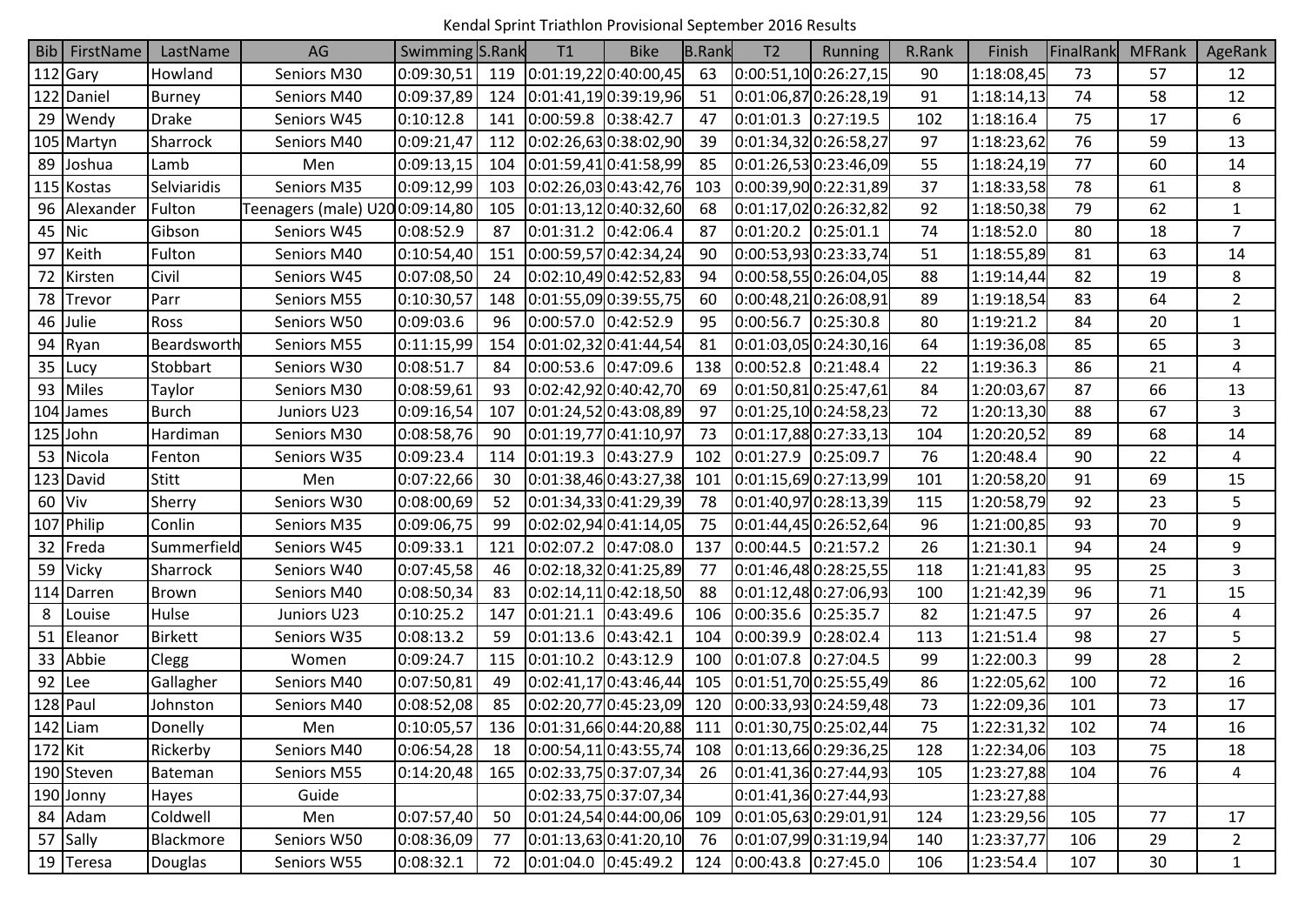Kendal Sprint Triathlon Provisional September 2016 Results

|    | <b>Bib</b> FirstName | LastName      | AG          | Swimming S.Rank |     | T1                    | <b>Bike</b>             | <b>B.Rank</b> | T <sub>2</sub>          | <b>Running</b>           | R.Rank | Finish     | FinalRank | <b>MFRank</b> | AgeRank        |
|----|----------------------|---------------|-------------|-----------------|-----|-----------------------|-------------------------|---------------|-------------------------|--------------------------|--------|------------|-----------|---------------|----------------|
|    | 42 Rachel            | Freer         | Seniors W35 | 0:09:20.2       | 109 | 0:01:20.0             | 0:44:30.4               | 113           | 0:01:03.2               | 0:27:56.2                | 108    | 1:24:10.3  | 108       | 31            | 6              |
|    | 43 Helen             | Wilson        | Seniors W45 | 0:09:59.3       | 132 | 0:02:02.6 0:41:51.7   |                         | 83            | 0:02:24.1               | 0:27:59.1                | 111    | 1:24:17.0  | 109       | 32            | 10             |
| 28 | Sadie                | Mckeand       | Seniors W40 | 0:10:40.4       | 149 | 0:02:11.3 0:46:06.8   |                         | 125           | 0:01:36.1               | 0:23:54.0                | 56     | 1:24:28.8  | 110       | 33            | 4              |
| 82 | Geoff                | Winrow        | Seniors M30 | 0:09:44,17      | 130 |                       | 0:02:22,25 0:43:52,90   | 107           |                         | 0:01:05,25 0:27:48,93    | 107    | 1:24:53,52 | 111       | 78            | 15             |
| 48 | <b>Clare</b>         | McDonnell     | Seniors W30 | 0:08:32.8       | 75  | 0:01:23.4 0:46:17.5   |                         | 127           | $0:01:05.2$ 0:27:56.9   |                          | 109    | 1:25:16.0  | 112       | 34            | 6              |
|    | 56 Sarah             | Taylor        | Seniors W35 | 0:08:18,51      | 63  | 0:02:09,870:45:23,05  |                         | 119           |                         | 0:01:27,790:27:57,89     | 110    | 1:25:17,13 | 113       | 35            | $\overline{7}$ |
| 47 | Sarah                | Steven        | Seniors W30 | 0:09:07.7       | 100 | 0:02:07.2 0:45:12.1   |                         | 117           | 0:00:53.3 0:28:25.1     |                          | 117    | 1:25:45.5  | 114       | 36            | $\overline{7}$ |
| 63 | Jenny                | Ward          | Seniors W35 | 0:08:11,38      | 57  |                       | 0:01:21,90 0:46:34,50   | 130           |                         | 0:01:00,08 0:28:40,89    | 121    | 1:25:48,77 | 115       | 37            | 8              |
|    | $186$ Tom            | <b>Booth</b>  | Seniors M30 | 0:11:54,80      | 158 |                       | 0:02:07,57 0:42:01,86   | 86            |                         | 0:01:01,760:28:49,78     | 123    | 1:25:55,79 | 116       | 79            | 16             |
|    | 116 Robert           | Procter       | Seniors M30 | 0:10:12,18      | 140 |                       | 0:01:18,60 0:45:06,72   | 116           |                         | 0:01:29,050:27:59,84     | 112    | 1:26:06,40 | 117       | 80            | 17             |
|    | 134 Colin            | Hodgson       | Seniors M50 | 0:08:19,13      | 64  |                       | 0:00:51,53 0:46:43,37   | 132           |                         | 0:01:09,120:29:04,84     | 125    | 1:26:08,01 | 118       | 81            | 6              |
|    | 101 David            | Hereward      | Seniors M40 | 0:11:00,20      | 152 |                       | 0:01:36,90 0:40:47,86   | 70            |                         | 0:01:47,820:31:26,45     | 142    | 1:26:39,25 | 119       | 82            | 19             |
|    | 98 Nick              | Balcombe      | Seniors M45 | 0:09:41,95      | 127 |                       | 0:01:00,24 0:43:10,36   | 98            |                         | 0:01:24,770:31:21,95     | 141    | 1:26:39,28 | 120       | 83            | 8              |
| 21 | Linda                | <b>Hayles</b> | Seniors W60 | 0:09:30.9       | 120 | 0:01:51.5 0:47:11.6   |                         | 139           | 0:00:42.2               | 0:27:25.5                | 103    | 1:26:41.9  | 121       | 38            | $\mathbf{1}$   |
|    | 13 Anne              | Greenney      | Seniors W40 | 0:08:59.1       | 92  | 0:01:35.8 0:44:26.2   |                         | 112           | 0:00:44.4               | 0:31:01.1                | 138    | 1:26:46.8  | 122       | 39            | 5              |
|    | 117 Stephen          | Leadbetter    | Seniors M30 | 0:08:28,28      | 70  |                       | 0:01:11,87 0:42:36,24   | 91            |                         | 0:00:55,100:33:53,38     | 153    | 1:27:04,89 | 123       | 84            | 18             |
|    | 146 Lewis            | Cosh          | Men         | 0:07:50,33      | 48  |                       | 0:00:44,53 0:43:10,70   | 99            |                         | 0:01:19,510:34:24,54     | 155    | 1:27:29,62 | 124       | 85            | 18             |
|    | 34 Alex              | Longrigg      | Seniors W40 | 0:09:05.6       | 98  | 0:01:47.0 0:46:20.4   |                         | 128           | 0:00:55.3               | 0:29:46.5                | 130    | 1:27:55.1  | 125       | 40            | 6              |
|    | 44 Lisa              | Preston       | Seniors W45 | 0:09:12.6       | 102 | 0:01:36.8 0:46:24.2   |                         | 129           | 0:01:09.4               | 0:29:35.2                | 127    | 1:27:58.5  | 126       | 41            | 11             |
|    | 138 James            | Clarke        | Men         | 0:08:38,84      | 78  | 0:02:05,74 0:47:48,05 |                         | 144           |                         | 0:01:02,080:28:36,29     | 119    | 1:28:11,02 | 127       | 86            | 19             |
|    | 87 Richard           | Smith         | Seniors M45 | 0:14:36,86      | 166 |                       | 0:02:04,610:44:56,66    | 115           |                         | 0:01:17,80 0:25:26,92    | 79     | 1:28:22,86 | 128       | 87            | 9              |
| 22 | Katharine            | Shrine        | Seniors W40 | 0:10:05.0       | 135 | 0:01:04.9 0:45:45.0   |                         | 123           | 0:00:52.4               | 0:30:38.7                | 136    | 1:28:26.3  | 129       | 42            | $\overline{7}$ |
|    | 144 Mark             | Shepherd      | Seniors M45 | 0:09:16,68      | 108 |                       | 0:01:04,92 0:44:46,46   | 114           |                         | 0:01:24,840:31:57,64     | 143    | 1:28:30,56 | 130       | 88            | 10             |
|    | 66 Sarah             | Todd          | Women       | 0:08:32,66      | 74  |                       | 0:01:46,64 0:51:04,78   | 158           |                         | 0:00:33,090:26:36,05     | 94     | 1:28:33,24 | 131       | 43            | 3              |
|    | 197 Martin           | Brumpton      | Seniors M50 | 0:09:33,51      | 122 |                       | [0:01:59,61]0:47:02,34] | 136           |                         | 0:01:42,140:28:16,44     | 116    | 1:28:34,07 | 132       | 89            | $\overline{7}$ |
|    | 197 Dave             | <b>Barker</b> | Guide       | 0:09:33,51      |     |                       | 0:01:59,610:47:02,34    |               |                         | 0:01:42,140:28:16,44     |        | 1:28:34,07 |           |               |                |
|    | 88 Andrew            | Marshall      | Seniors M30 | 0:09:05,02      | 97  |                       | 0:01:44,07 0:48:17,13   | 146           |                         | 0:01:11,560:28:37,92     | 120    | 1:28:55,72 | 133       | 90            | 19             |
|    | 10 Emily             | Trelore       | Women       | 0:08:20.6       | 65  | 0:01:27.6 0:47:16.6   |                         | 140           | 0:00:58.9 0:31:10.1     |                          | 139    | 1:29:14.2  | 134       | 44            | 4              |
|    | 58 Sarah             | Atkinson      | Seniors W30 | 0:06:57,84      | 20  |                       | [0:01:14,21]0:58:27,05  | 164           |                         | 0:01:00,120:22:55,00     | 43     | 1:30:34,23 | 135       | 45            | 8              |
|    | 65 Sara              | Fisher        | Seniors W40 | 0:08:40,49      | 80  |                       | [0:01:30,49]0:46:13,83] | 126           |                         | 0:01:45,490:32:56,49     | 149    | 1:31:06,81 | 136       | 46            | 8              |
|    | 37 Caroline          | Murray        | Women       | 0:11:32.4       | 155 | $0:02:01.3$ 0:47:51.3 |                         | 145           | $0:01:44.7$ 0:28:08.8   |                          | 114    | 1:31:18.7  | 137       | 47            | 5              |
|    | 24 Joanne            | Roberts       | Seniors W40 | 0:09:33.5       | 123 | $0:03:16.2$ 0:45:13.6 |                         | 118           | $0:00:47.9$ 0:32:37.9   |                          | 147    | 1:31:29.3  | 138       | 48            | 9              |
|    | 91 Darren            | Ryan          | Seniors M45 | 0:09:00,91      | 94  |                       | 0:02:20,23 0:48:56,99   |               |                         | 150 0:02:05,310:29:19,70 | 126    | 1:31:43,16 | 139       | 91            | 11             |
|    | 77 Nigel             | Kitching      | Seniors M60 | 0:13:13,69      | 162 |                       | [0:03:21,56]0:44:11,55] | 110           |                         | 0:01:32,900:29:57,58     | 132    | 1:32:17,30 | 140       | 92            | $\mathbf{1}$   |
|    | 40 Kalyani           | <b>Nutt</b>   | Seniors W30 | 0:09:25.7       | 117 | $0:01:57.5$ 0:50:19.8 |                         | 154           | $0:00:56.6$ 0:29:47.3   |                          | 131    | 1:32:27.1  | 141       | 49            | 9              |
|    | 31 Tammy             | Huchinson     | Seniors W35 | 0:10:18.6       | 143 | $0:01:27.1$ 0:46:57.2 |                         |               | 135 0:01:07.6 0:32:42.4 |                          | 148    | 1:32:33.1  | 142       | 50            | 9              |